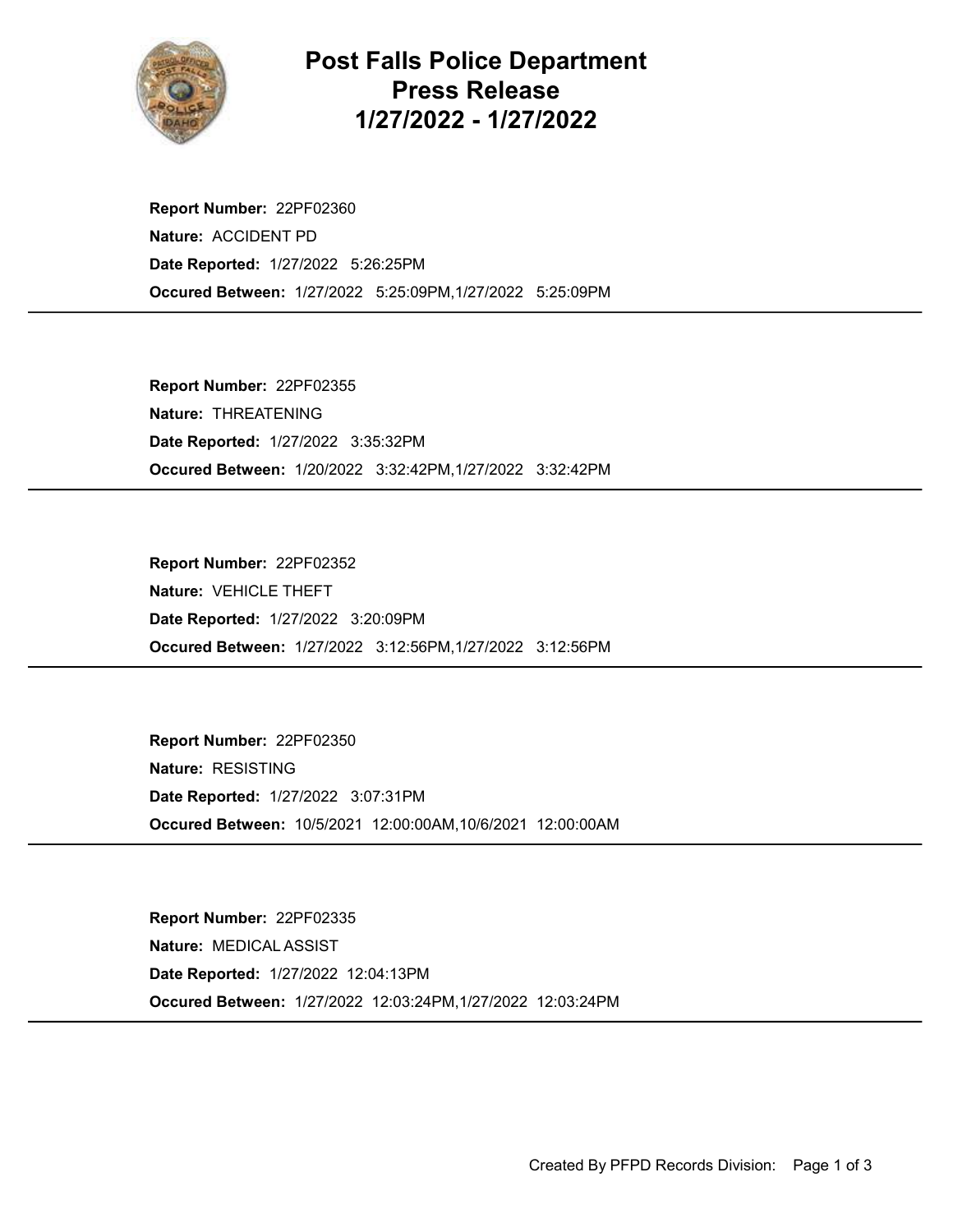Occured Between: 1/27/2022 12:03:06PM,1/27/2022 12:03:06PM Report Number: 22PF02336 Nature: FRAUD Date Reported: 1/27/2022 12:04:13PM

Occured Between: 1/12/2022 11:40:23AM,1/27/2022 11:40:23AM Report Number: 22PF02333 Nature: HARASSMENT Date Reported: 1/27/2022 11:43:58AM

Occured Between: 1/27/2022 11:29:25AM,1/27/2022 11:29:25AM Report Number: 22PF02331 Nature: RECOVERED VEHIC Date Reported: 1/27/2022 11:29:47AM

Occured Between: 1/27/2022 11:23:07AM,1/27/2022 11:23:07AM Report Number: 22PF02330 Nature: DOMESTIC DISPUT Date Reported: 1/27/2022 11:24:29AM

Occured Between: 1/27/2022 10:39:16AM,1/27/2022 10:39:18AM Report Number: 22PF02327 Nature: SEX OFFENSE Date Reported: 1/27/2022 10:42:10AM

Occured Between: 1/27/2022 9:23:55AM,1/27/2022 9:23:55AM Report Number: 22PF02322 Nature: RECOVERED VEHIC Date Reported: 1/27/2022 9:27:11AM